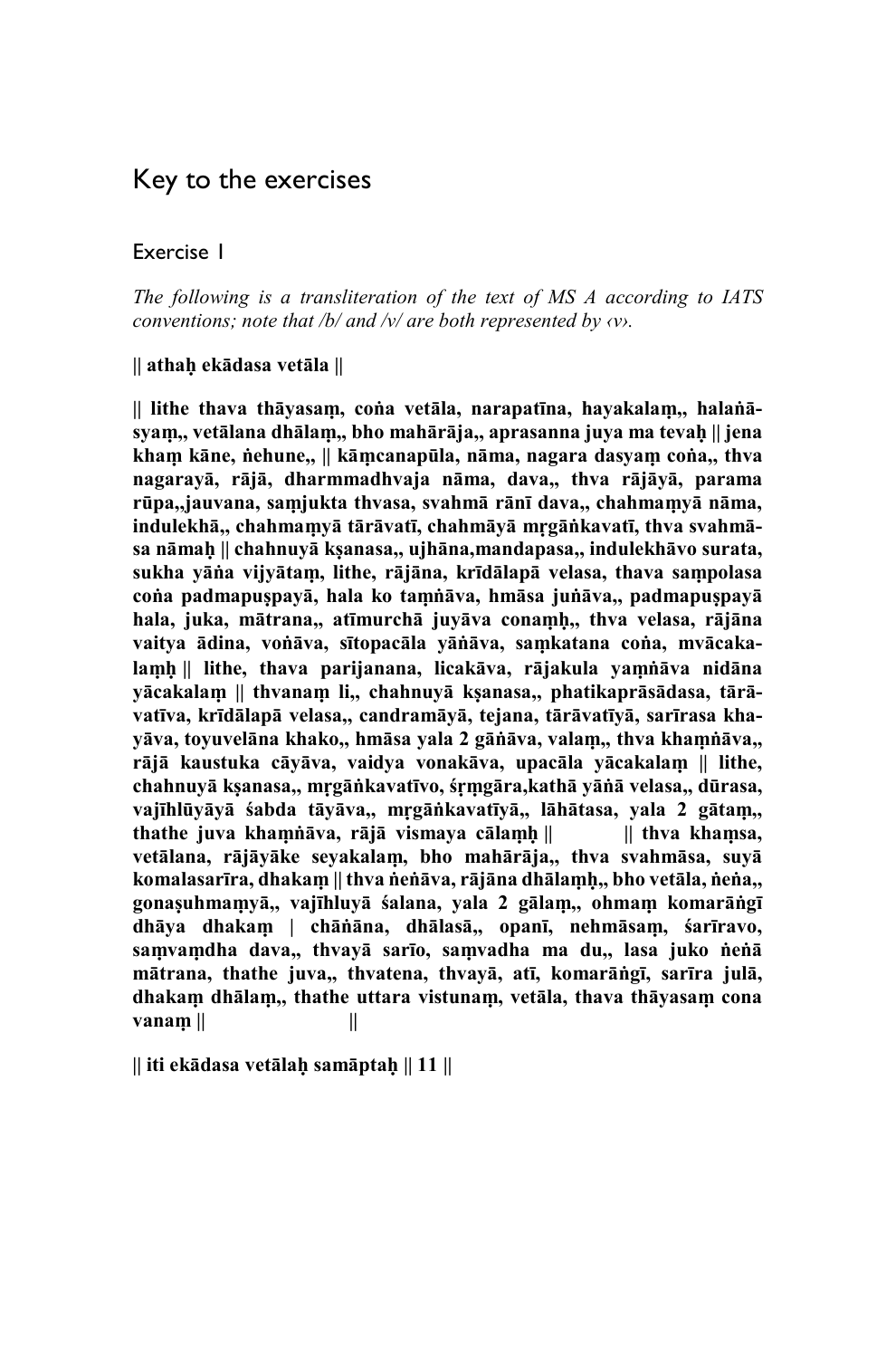- 1) **thwo-yā putrī-**∅ **je-**∅**.** "I am his daughter."
- 2) **je-**∅ **putra-**∅ **ati jubāla-**∅**.** "My son is a terrible gambler."
- 3) **thwo rājā-yā rāṇī-**∅ **somaprabhā nām mahādebī-**∅**.** "The consort of this king was the great queen by the name of Somaprabhā." Or: "This king had a consort, the great queen Somaprabhā."
- 4) **thwo-yā sakhā-**∅ **buddhiśarīra nām mantri-yā putra-**∅**.** "His friend was the son of a minister by the name of Buddhiśarīra." Or: "He had a friend by the name of Buddhiśarīra, the son of a minister."

# Exercise 3

- 1) **rājā-sẽ** (ERG) **kāpālika-**∅ (ABS) **ādeśa bilã.** "The king spoke to the ascetic."
- 2) **thwo bela-s** (LOC) **rājā-ske** (LOC) **dhālã.** "[At that time=] then (he) spoke to the king."
- 3) **rājā-n-ã** (ERG, EMPH) **kṛṣṇacaturdaśī kunhu-yā** (GEN) **rātrī-s** (LOC) **khaḍga-**∅ (ABS) **joṅ-āwo yākātã mewo-n** (ERG) **ma khānakã śmaśāna-s** (LOC) **kāpālika-yā** (GEN) **samīpa-s** (LOC) **bijyāk-a.** "As for the king, on the night of the new moon day he took his sword and went alone, unseen by anyone else, to the ascetic in the cremation ground." (**kāpālikayā samīpas** = Skr. **kāpālikasya samīpe**)
- 4) **thwo khã-**∅ (ABS) **ṅeṅ-āwo mantriputra-n** (ERG) **rājakumāra-yāke**  (LOC) **lhāl-ã.** "When he heard this story, the son of the minister spoke to the prince."
- 5) **cha-nhu-yā** (GEN) **kṣana-s** (LOC) **padmābatī-n** (ERG) **rājaputra-yāke**  (LOC) **ṅen-ã.** "[On the moment of one day=] one day, Padmāvatī asked the prince."
- 6) **thwo-guli khã-s** (LOC) **rājā bikramāditya-yā** (GEN) **bohola-s** (LOC) **coṅ-a betāla-n** (ERG) **rājā-yāke** (LOC) **seyakal-ã.** "[At that speech=] When (he had told) this story, the *vetāla* that was on King Vikramāditya's shoulder spoke to the king."

- 1) **lā-s caura-wo napā lāt-ã.** "On the way, she met a robber."
- 2) **cha-nhu-yā dina-s daibayoga-n candanapura nām nagara-**∅ **then-ã.** "One day, he chanced to reach a city called Candanapura."
- 3) **lithẽ kandarpa nām baniyā-wo sudina kunhu bibāhā-**∅ **yāt-ã.** "Later, on an auspicious day, she got married to a merchant by the name of Kandarpa."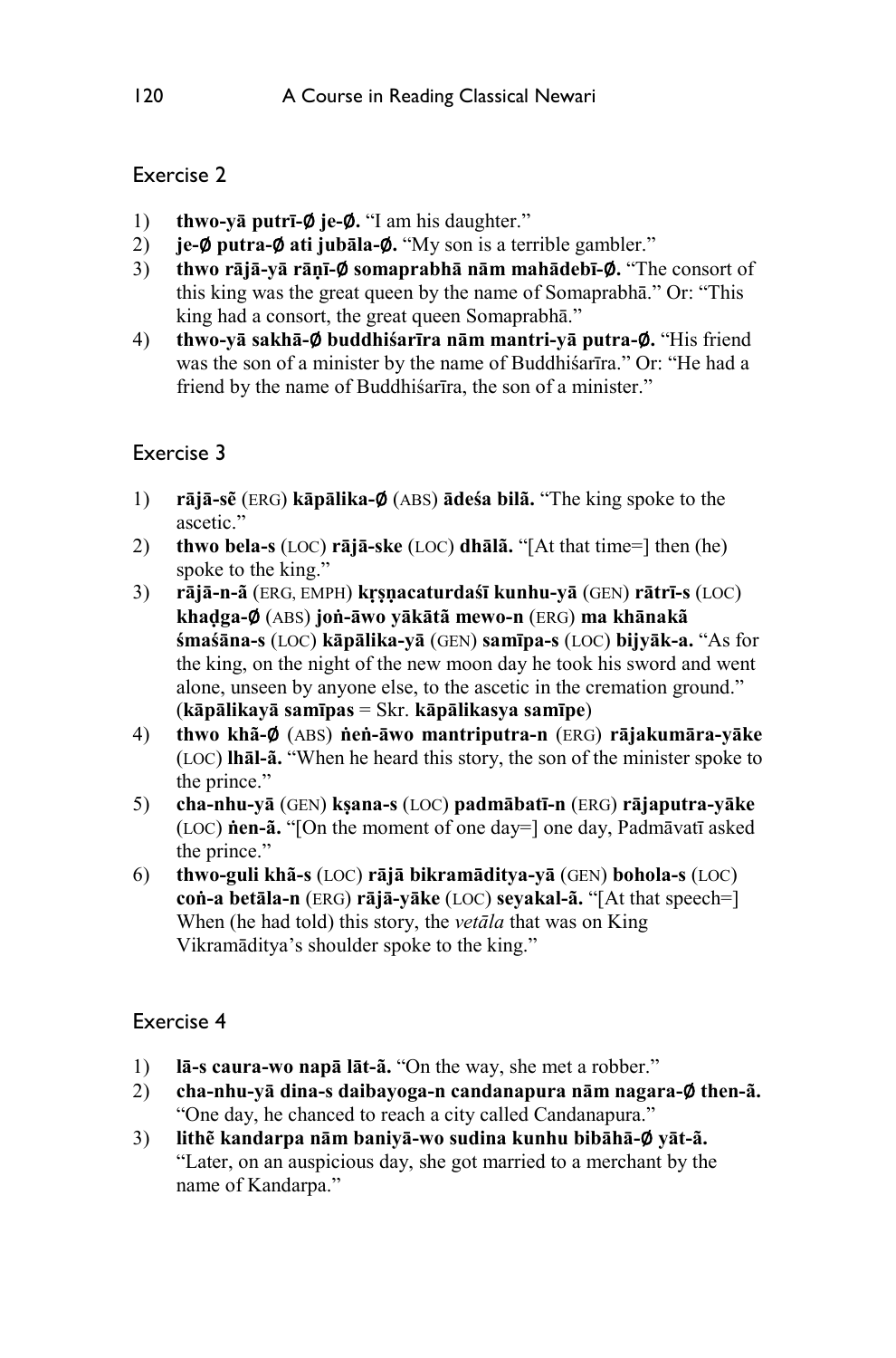- 4) **kāpālika-n harṣamāna-n rājā-yā stuti-**∅ **yāt-ã.** "The kāpālika (made the praise of the king=) praised the king joyfully."
- 5) **je-n samasta khā-**∅**-ɴ sey-ā, khaḍgabidyā-**∅**-ɴ say-ā.** "I (have learnt=) know all things, I have mastered the weapon-lore."
- 6) **cha-nhu-yā kṣaṇa-s rājaputra-n thwo śuka-yāta praśna-**∅ **yāt-ã.** "One day, the prince asked this parrot."

- 1) **thwo khaṅ-āwo hāsya yāṅ-āwo rājā-n ādeśa-**∅ **bil-ã.** "When he saw this, the king laughed and said."
- 2) **thwo bela-s mṛtaka-**∅ **rājā-n bohola-s tay-āwo kāpālika-yā samīpas won-e teyakal-ã.** "Then, the king took the corpse upon his shoulder and set off towards the kāpālika."
- 3) **rājā-n kṛṣṇacaturdaśī kunhu-yā rātrī-s khaḍga-**∅ **joṅ-āwo śmaśāna-s kāpālika-yā samīpa-s bijyāk-a.** "On the night of the new moon day, the king took his sword und went to the kāpālika in the cremation ground."
- 4) **thwo khaṅ-āwo pāhān-**∅ **bismaya cāl-ã.** "When he saw this, the guest was amazed."
- 5) **śikhara deśa-yā karṇotpala nām rājā-**∅ **da-wo.** "The country Śikhara had a king by the name of Karṇotpala."
- 6) **thwo ṅeṅ-āwo thwo dharmadatta-**∅ **lābaṇyabatī-yāke woṅ-āwo thawo kārya-**∅ **lhāl-ã.** "When he heard this, this Dharmadatta went to Lāvanyavatī and told (her) of his business."

- 1) **bho mahārāja-**∅**, dakṣiṇaśmaśāna-s je-**∅ **con-e.** "O king, I will be in the southern cremation ground."
- 2) **anā māla-ko-**∅ **che-ke ināpa yā-ye.** "There, I will tell you what is required."
- 3) **'je-**∅ **wo-ye khe' dhakã rājā-sẽ lhāy-āwo kāpālika-**∅ **dakṣiṇaśmaśāna-s won-ã.** "'I will certainly come', said the king, and the kāpālika went off to the southern cremation ground."
- 4) **chan-**∅ **ṅhawone je-pani-sẽ prāṇa-**∅ **tolat-e.** "We will commit suicide in your presence."
- 5) **thwo-**∅ **woṅ-āwo sādeśa-**∅ **biy-āwo wo-pani-s khã-**∅ **kān-ã.** "She went, gave the presents, and told their story."
- 6) **thwo gṛha-s che-skal-**∅ **sukha-n bāsa yā-huna.** "Please live happily in this house."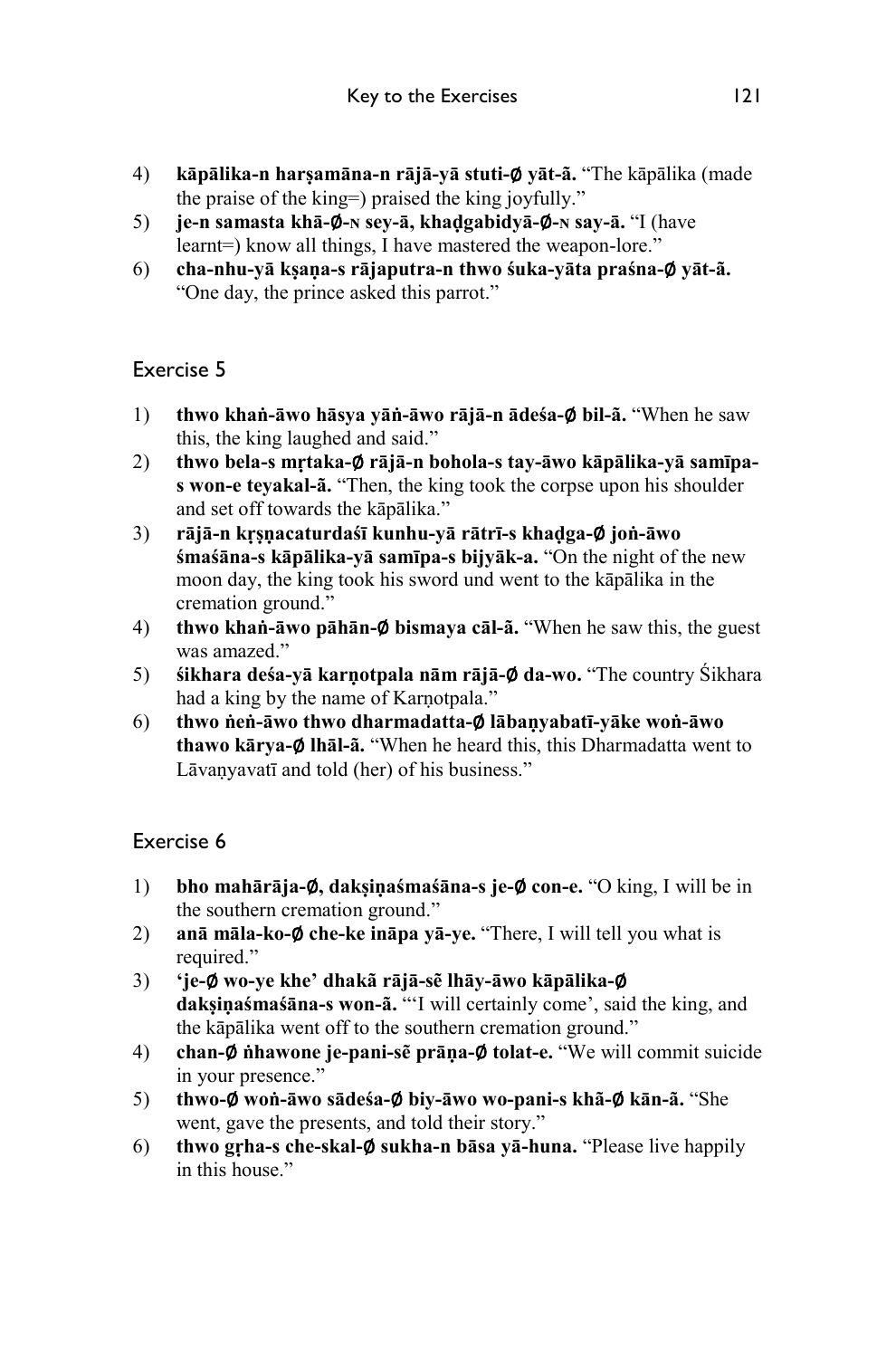- 7) **chalpola-sen sābadhāna-n ṅeṅ-a bijyāta-sā je-n ināpa yā-ye.** "If you will kindly listen carefully, I will humbly tell (you)."
- 8) **bho purukha-**∅**, je-n chana-ke chu-**∅ **yāṅ-ā?** "O man, what have I done to you?"

- 1) **cha-n siddhi-**∅ **sādha-lap-ina.** "You will attain magic powers."
- 2) **wo nagara-s mahādhanī hiraṇyagupta nām baniyā-**∅ **basa-lap-o.** "In that town, there lived a very wealthy merchant called Hiraṇyagupta."
- 3) **he sakhe, thwo kanyā-**∅ **su-**∅**? ganā-n wol-ā? su-yā putrī-**∅**? chu-**∅ **nām-**∅**? thwo gathẽ seya-k-e?** "O friend, who is this girl? where has she come from? What is her name? How will you find out?"
- 4) **thwo khã-s betāla-n rājā-yāke seya-kal-ã.** "At this (point in) the story, the vetāla instructed the king."
- 5) **thwo khaṅ-āwo gṛhastha brāhmaṇa-n thawo mantraputhī-**∅ **joṅ-āwo siddhamantra-n kāya-**∅ **mwāca-kal-ã.** "When he saw this, the householder brahman took his book of magic spells and brought the boy back to life."
- 6) **thwo kanyā-**∅ **agnisaṃskāra yāṅ-ān li cha-mhã brāhmaṇa-n jaṭādhārī-**∅ **juy-āwo wo-yā bhasma-n thawo deha-**∅ **lepa-lap-āwo nānā deśa-**∅ **bhrama-lap-āwo jul-ã.** "After the girl's obsequies had been performed, one (of the) brahmans became a jaṭādhārī ascetic, smeared his body with her ashes, and (took to an existence of) wandering many countries."
- 7) **lithẽ rājā śūdraka-n suratasambhoga yāṅ-ān atī pariśrama juy-āwo sītal bāyu-**∅ **sebalap-e dhakã kawosī-**∅ **thā hāl-ã.** "Later, when King Śūdraka was thouroughly exhausted from love-making, he went up to the rooftop terrace in order to take the cool air."

- 1) **cha-n māla-ko lhā-wo.** "Tell (me) what you need."
- 2) **che-n ṅe-huna.** "(Please) listen."
- 3) **cha-n soy-āwo ṅeṅ-āwo wā-yo.** "Look, listen, and come!"
- 4) **bho rājan, je-ke biśwāsa yā-**∅**.** "O king, trust me!"
- 5) **brāhmaṇa-n "daj-iwo khe" dhakã "khãchi biśrāma-**∅ **ni yā-huna" dhakã dhāl-ã.** "The brahman said 'All right', and said: 'Please rest for a while."
- 6) **kāpālika-n anek prakāra-n maṇḍalapūjā-**∅ **yāṅ-āwo rājā-yāke dhāl-ã – "he rājan, thwo maṇḍala-s daṇḍapraṇāma-**∅ **yā-wo!"**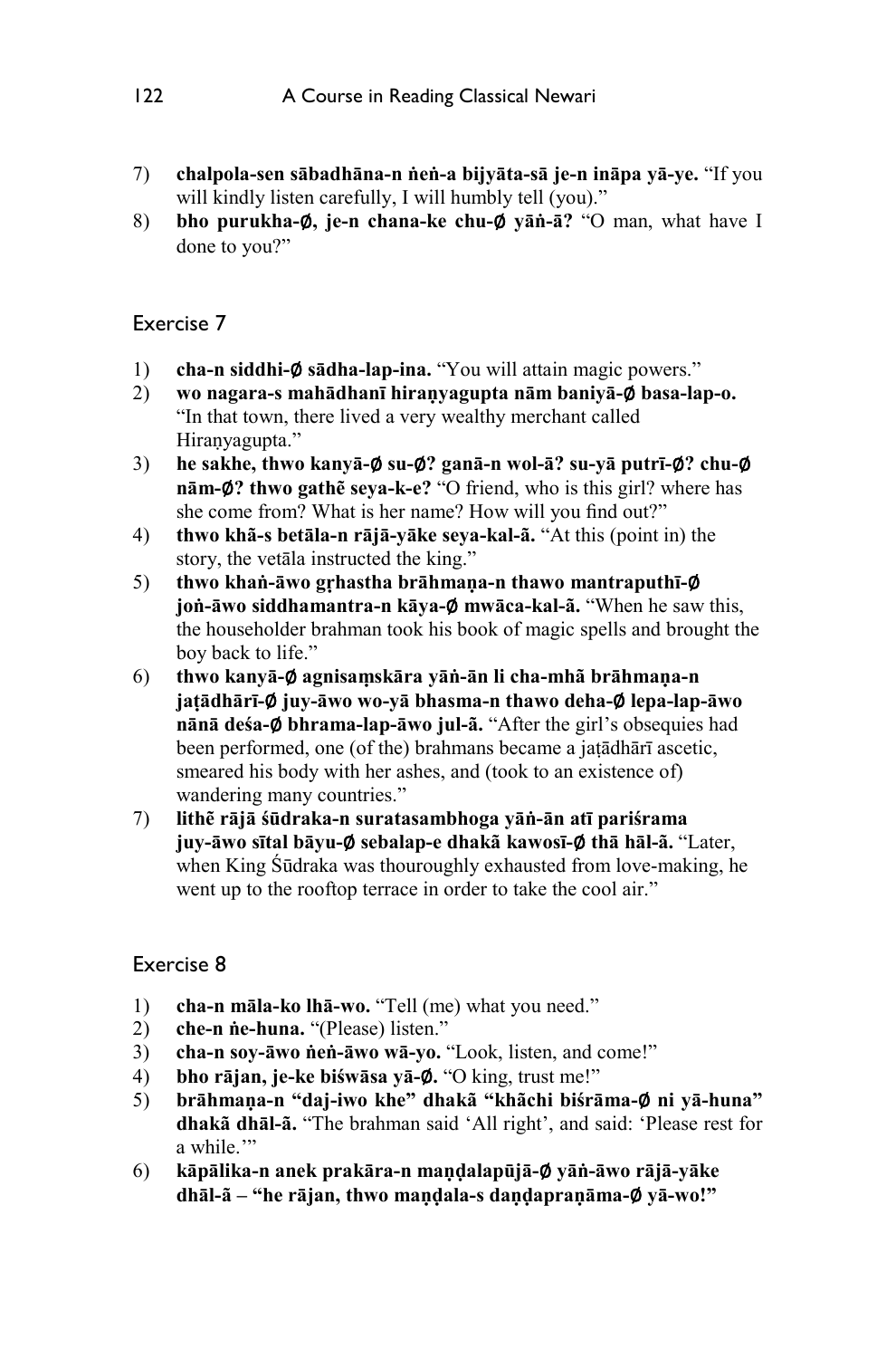**thwo ṅeṅ-āwo rājā-n dhāl-ã – "bho kāpālika-**∅**, je ma say-ā. cha-n ni yāṅ-āwo keṅ-āna."** "The kāpālika performed various kinds of pūjā in the maṇḍala, and spoke to the king: 'O king, prostrate yourself in this maṇḍala!' When he heard this, the king spoke: 'O kāpālika, I don't know (how to do that). You do it and show me!'"

## Exercise 9

- 1) **thwo-guli khã-s betāla-n rājā-yāke lhāl-ã.** "(At this very speech=) At this point in his narration, the *vetāla* spoke to the king."
- 2) **he dwārī-**∅**, dinapratĩ subarṇa pala sala chiwo niya ṅā-**∅ **thwote ji-te bi-ye māl-a.** "O gatekeeper, one hundred and twenty-five *pala*s of gold every day – that much (you) should give me."
- 3) **thani śuklapakṣa-yā daśamī-**∅**, thwoten ṅā-nhu khu-nhu ni wānak-e.** "Today (is) the tenth day of the bright fortnight, therefore I will let five to six days pass."
- 4) **cha-nhu-yā kṣana-s thwo-pani ne-mhã-**∅ **ahala-**∅ **won-e dhakã sala-**∅ **gay-āwo bana-**∅ **duhā won-ã.** "One day, the two of them mounted (their) horses and went into the woods to go hunting."
- 5) **sarobaratīra-s che-n khaṅ-ā-mhã rājaputra-pani-**∅ **jeche-s then-o.** "The princes you have seen on the banks of the pond have arrived at our place."
- 6) **he rājan-**∅**, je-**∅ **mewo-tā sāmagrī-**∅ **ma dū. khaḍga cha-pū-**∅ **hātha ne-pā-wo thwote da-wo.** "O king, I have no other implements. One sword with two hands – that's all I have."

- 1) **thathẽ rājā-n lhāy-ā bacan-**∅ **ṅeṅ-āwo śārikā-n dhāl-ã.** "When it had heard the words thus spoken by the king, the mynah bird spoke."
- 2) **thwo bela-s mṛtaka-yā śarīra-s coṅ-a betāla-n rājā-ske dhāl-ã.**  "Then the vetāla that was in the body of the dead man spoke to the king."
- 3) **aho āścarya! samasta bīra-yā sinã bīra-**∅ **thwo rājā-**∅**! gathiṅa mahāpurukha-**∅ **thwa-**∅**! sika-n khā-**∅ **lhāy-ānã trāsa-śaṅkhā-**∅ **ma du.** "How wonderful! (More heroic than all heroes=) the greatest hero of all is this king! What a great man he (is)! Although he hears a corpse speak, (there is=) he has no fear or doubt."
- 4) **je-n lhāy-ā khã-**∅ **che-n ṅeṅ-āwo atyanta sukha-**∅ **che-**∅ **jāyalap-iwo.** "When you hear the story I told, (immense joy will be produced of you=) you will be immensely gladdened."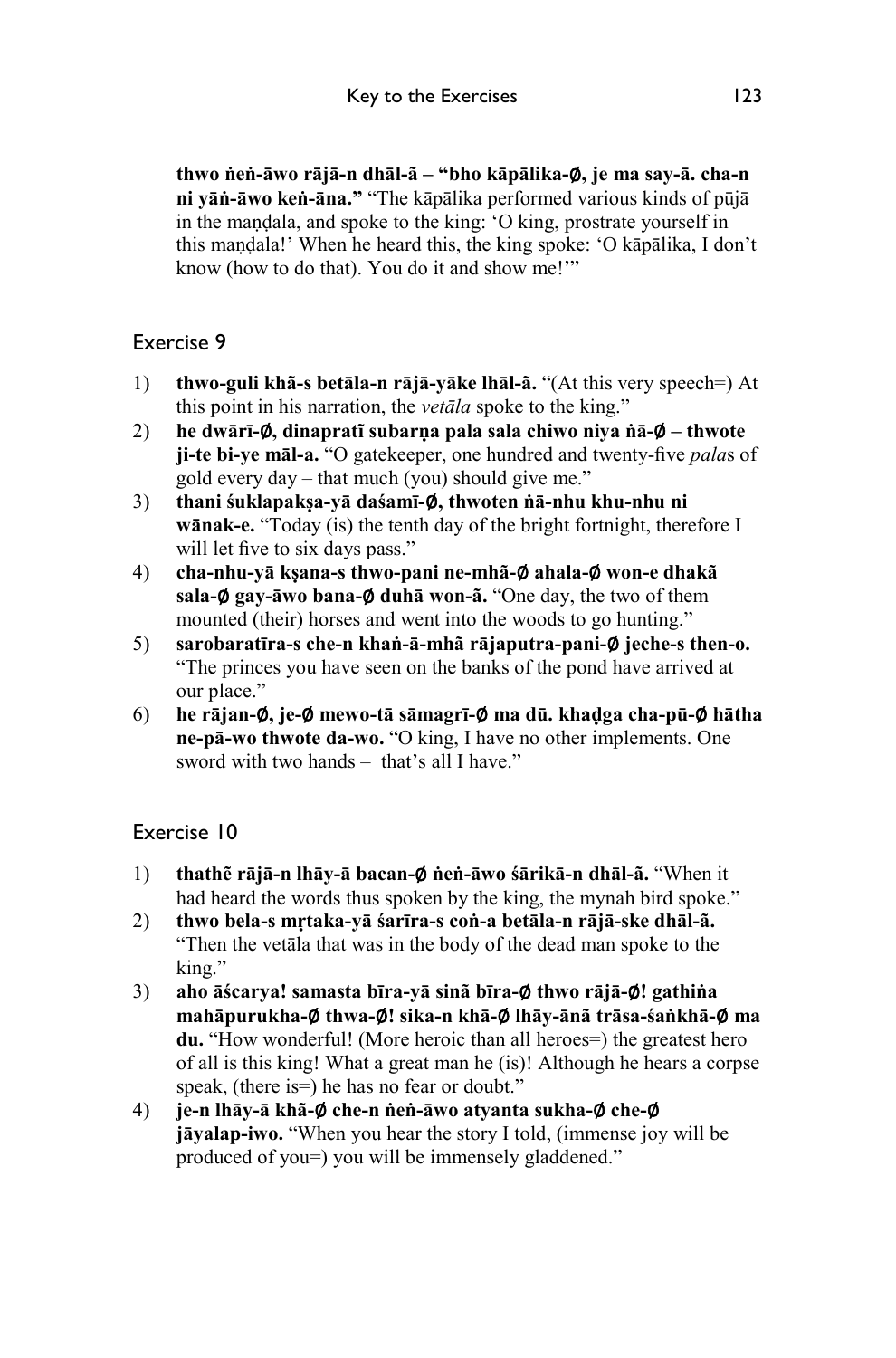- 5) **bho sakhā-**∅**, bilbaphala-**∅ **bi-wo-mhã je-n so-ye boṅ-a hi-wo.** "O friend, fetch the one who gave (me) the bilva fruits so that I may see him"
- 6) **bho rājan, che baśa-s je-pani ni-mhã jula-go.** "O king, the two of us have come into your power."

- 1) **dharmadatta-yāke wāṅ-ān li chan-**∅ **je-**∅ **ni.** "After I have gone to Dharmadatta I will be yours."
- 2) **je-pani-**∅ **bidyādharapura-s-ã thathiṅa sundarī-**∅ **ma du.** "(Even) in our city of celestial musicians there isn't such a beautiful woman."
- 3) **che-skala-**∅ **rūpabanta-**∅**, bidyābanta-**∅**, mahākulasambhaba-**∅**, bibāhā yā-ye yogya-**∅ **kha-wo.** "You are handsome, learned, from good families, (and thus) suitable for marriage."
- 4) **thathiṅa andhakāra-s rātrī-s mewo su-nã-**∅ **ma du.** "In such  $\lceil$  darkness (and) =  $\lceil$  a dark night, there is no one else there."
- 5) **rājaputra-n dhāl-ã 'āmo pakwān-**∅ **biṣasaṃyukta-**∅ **ma khu' dhakã dhāy-āwo mantriputra-n dhāl-ã – 'che-**∅ **pratīta-**∅ **ma jula-sā so-huna' dhakã khicā-**∅ **nak-āwo khicā-n nal-ã.** "The prince spoke: 'This dish is not poisoned.' When (he) had thus spoken, the minister's son spoke: 'If you don't believe me, look!' He fed (the dish to) a dog, and the dog ate (it)."
- 6) **na-stunã khicā-**∅ **sit-ã.** "As soon as it had eaten, the dog died."
- 7) **thani prabhāta-**∅ **ju-stunã rājā-**∅ **moy-uwo no; thwoten āwo je-**∅ **ganā won-e dhakã khoy-ā.** "Today, as soon as day breaks, the king will die. [Where shall I go now? That's why I am crying=] I am crying because I don't know where to go now."
- 8) **rājā-yā ati bhṛṣā ju khāy-āwo śītala jala-**∅ **da-wo thāya-s bṛkṣa-yā chāyā-**∅ **da-le biśrāma-**∅ **yāt-ã.** "When (he) saw that the king was very exhausted, (they) rested [where there was shadow =] in the shadow of a tree at a place where there was cool water."

- 1) **cha-n satya-**∅ **yāta-sā je-**∅ **bacan-**∅ **cha-hati lhā-ye.** "If you promise (me something", I will speak (only) once."
- 2) **cheje-**∅ **jogya-**∅ **kha-wo khe; yethẽ khata-sanã babu-n dadā-n ma biya-k-ã gathẽ kā-ye?** "We are surely suitable (for each other); even though we are –without my father and brother giving (me to you in marriage), how can you take (me in marriage)?"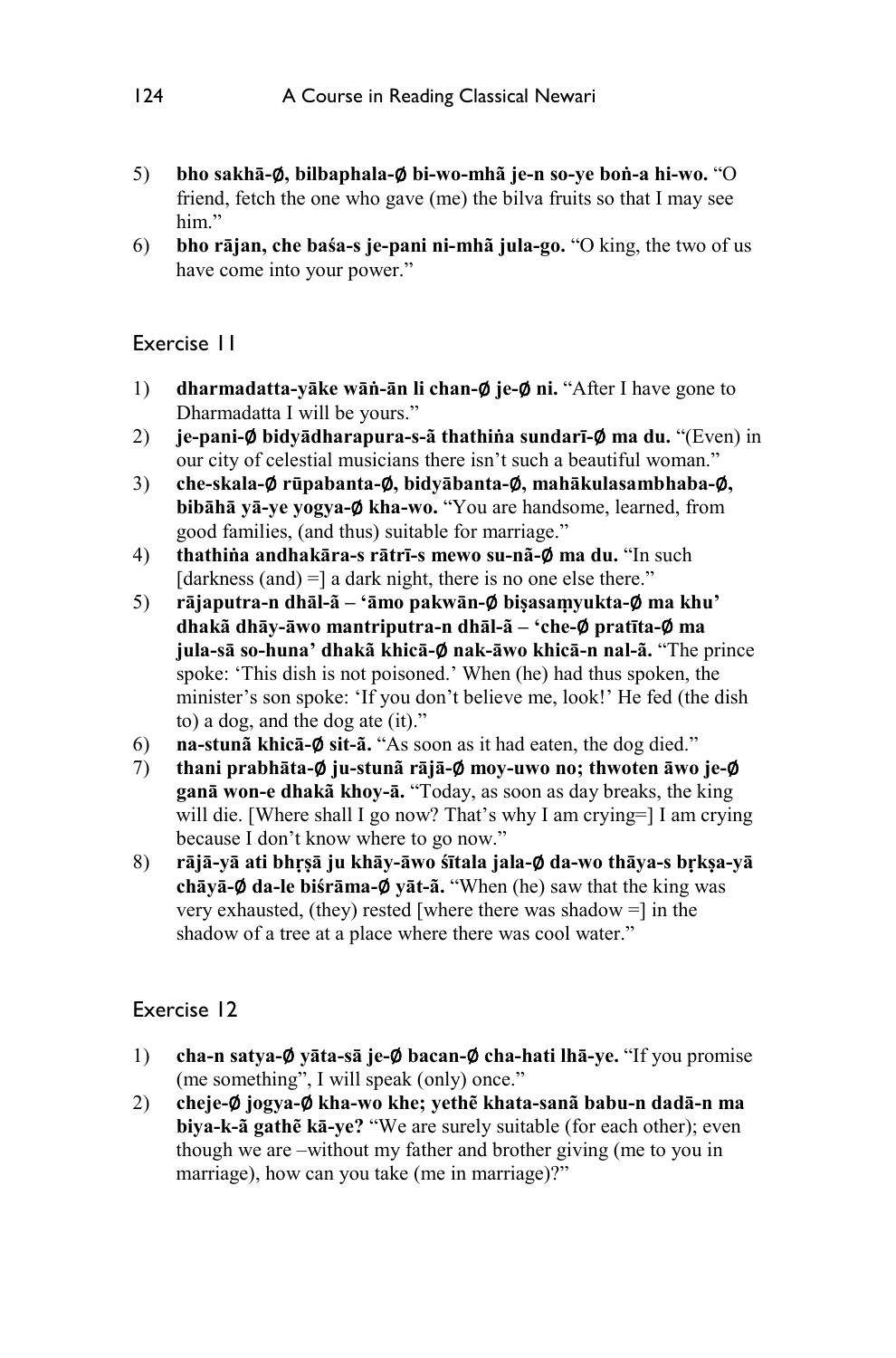- 3) **he pitā-**∅**, je-tã swāmī-**∅ **bi-ye jula-sā thathiṅa jñānī-**∅ **asā nānā jyā-**∅ **sa-wo asā śūra-**∅ **– thwo so-tā-s cha-tā guṇa da-wo-mhã-**∅ **biye māl-a.** "O father, if you must give me a husband, (he should be) like this: knowledgeable or knowing many trades or valiant – give me one who has one of these three virtues."
- 4) **thwo janma-s-ã strībadha-**∅ **yāta-sā lithu janma-s gathẽ juy-u?** "If (I) commit the killing of a woman in this life – what will it be like in the next life?"
- 5) **thathiṅa andhakāra-s rātrī-s mewo su-nã ma du.** "In such a dark night, there is no one else there."
- 6) **su-yā-nã ma khu, je-**∅ **thukā. gathe-n dhāla-sā je-**∅ **mantrabala-n thukā mwāt-ã.** "She is no one's but surely mine. Here's why: It was the force of my magic spell that brought her to life."

- 1) **thwo dākõ-**∅ **sūrya-udaya-**∅ **ma ju-bala-ɴ māl-a.** "All of this [is necessary=] has to happen before sunrise."
- 2) **thwo bela-s kṣudhā-tṛṣā-n pīḍalap-āwo lãkh-**∅ **māl-āwo jula-ṅāsẽ bicitra sarobara-**∅ **khān-ã.** "Then, when (they) were tormented by hunger and thirst, as [water had become necessary=] they ran out of water, (they) beheld a beautiful pond."
- 3) **sola-ṅāsẽ cha-gol cha-gol bilbaphala-s pañca ratna-**∅ **dhāla da-wo.** "When (he) looked, there really were five jewels in every bilva fruit."
- 4) **ṅhathu janma-s brāhmaṇ ju-le dūradeśa-n ma bhiṅa pratigraha-**∅ **kāy-āwo wo-le lā-s khu-n syāt-ã.** "In a former life when he was a brahman, as he was coming (back) from a distant land where he had received an illegitimate gift, he was killed by a robber."
- 5) **mantrī-n tatkṣaṇa-n-ã mhyāc-**∅ **śmaśāna-s bonak-āwo hay-āwo bicāra yāṅ-āwo sola-ṅāsẽ triśūla-cihna-**∅ **da-wo.** "The minister immediately had the daughter taken to the cremation ground, and when he inspected (her) and looked, there was the mark of the trident (on her thigh)."
- 6) **thwo rājā-**∅ **cha-nhu-yā dina-s mantrī-sahita-n sabhā-**∅ **dayak-ã co-le rājadwāra-s bīrabala nām rājaputra-**∅ **rājaputrī-sahita-n then-ã.** "When one day this king was holding court with his minister, a nobleman by the name of Vīrabala arrived at the king's gate together with his noble lady."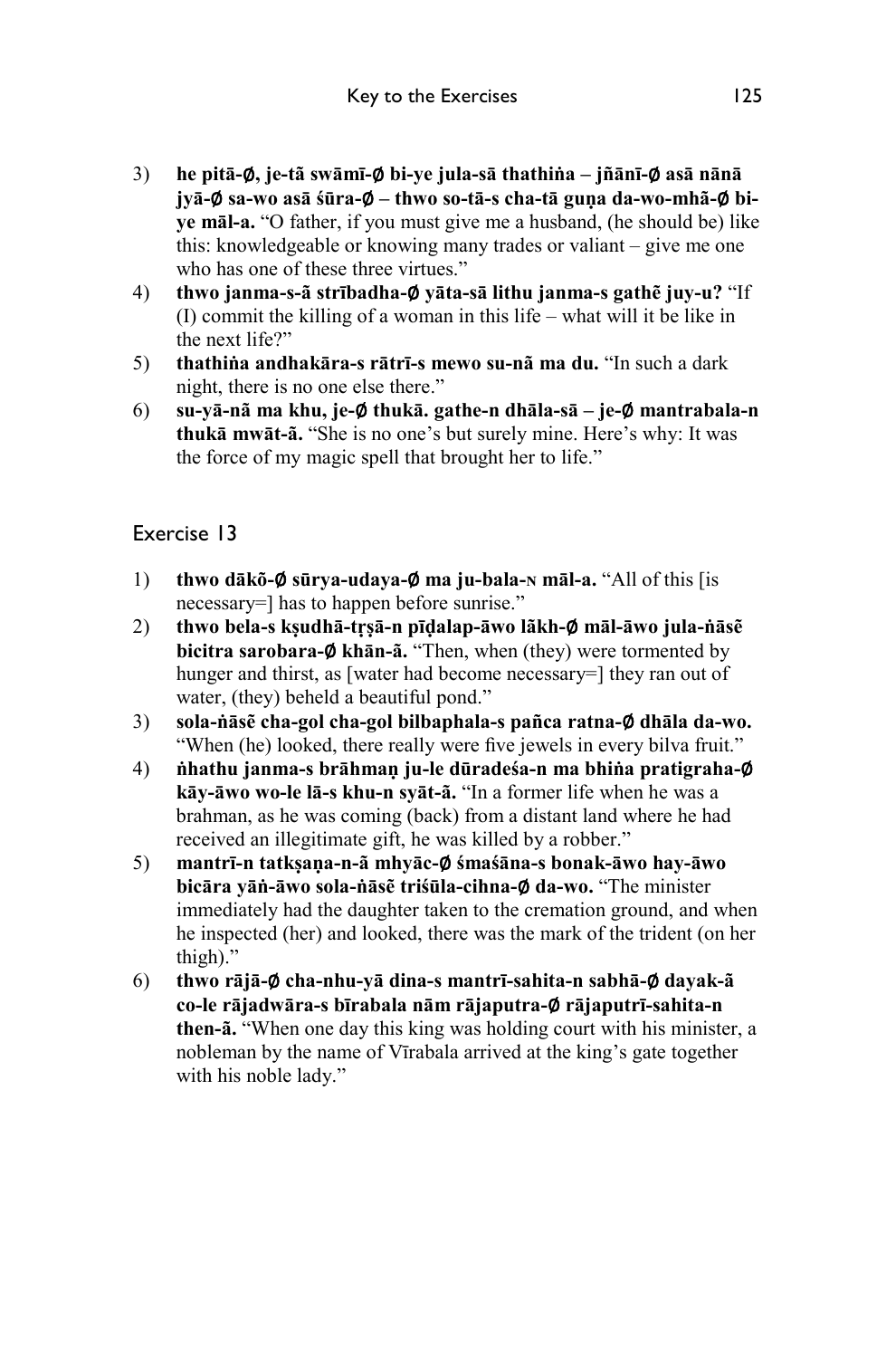- 1) **'gonakhu-mhã-n rākṣas-**∅ **mocak-āwo kanyā-**∅ **hal-ã wo-yātā thwo kanyā-**∅ **bi-ye māl-ā.'** "She must be given (in marriage) to the one who killed the ogre and brought the girl (home)."
- 2) **'bho rājakumāra-**∅**, kātara ju-ye ma te-wo.'** "O prince, don't be a coward."
- 3) **kotuwāla-n rājā-yāke dhāl-ã 'he deb-**∅**, ābharaṇa-sahitan khu-**∅ **jõ ha-ye dhun-o' dhakã dhāl-ã.** "The constable spoke to the king: 'Your majesty, I have already [seized and brought=] arrested the thief together with the jewellery.'"
- 4) '**caturdaśī-yā rātrī-s mewo-n ma khana-k-ã chalpol-**∅ **je-**∅ **samīpa-s bijyā-ye māl-a.'** "On the night of the fourteenth you must come to me without anybody else seeing you."
- 5) **'bho rājaputra-**∅**, cha-**∅ **āma-thẽ nirāśa ju-ye ma te-wo.'** "O prince, you don't have to lose hope!"
- 6) **'je-**∅ **prāṇa-yā nimitti-n bhochi-s-ã prāṇā-**∅ **tolata-wo. thwote-n je-n-ã īśwarī-yātã thawo śarīra-**∅ **bi-ye' dhakã khaḍga-**∅ **joṅ-āwo thawo sir-**∅ **chedalap-e teyakal-ã.** "'For the sake of my life (he) has taken the life of (his) entire family. Therefore, I will sacrifice my body to the goddess', and he took his sword and was about to to cut off his own head."
- 7) **purukha-wo sambandha-**∅ **ma da-le-ɴ prāṇa-**∅ **tolat-e pha-wo.**  "[Not having =] althoug (she) has no connection to (this) man, she is [able =] prepared to lay down her life (for him)."
- 8) **'chalpola-yā ājñā-**∅ **data-sā je-n mwācak-ã bi-ye.'** "[If your command exists =] If you will give the command, I will revive (him)."

- 1) **'he rājā-**∅**, je-n mwācak-ã ha-ye.'** "O king, I will revive (them)."
- 2) **thathẽ dhā-stunã thwo betāla-**∅ **rājā-yā bohol-**∅ **tolat-āwo siṃsapābṛkṣa-yā co-s cona-**∅ **won-ã.** "As soon as he had thus spoken, the *vetāla* left the king's shoulder and went to stay at the top of the *śiṃśapā*-tree."
- 3) **thathẽ dhāy-āwo bīrabala-**∅ **boṅ-āwo jībanī-**∅ **biy-āwo tal-ã.** "When he had thus spoken, he fetched Vīrabala and gave him a salary."
- 4) **'bho rājan-**∅**, ekānta-s je-n ināp-e' dhakã dhāy-āwo sabhā-s loka samastã-**∅ **cel-āwo woṅ-a jul-o.** "'O king, I will tell (you) in private', he said, and all the people in the court retreated."
- 5) **thwo bela-s cha-mhā-sen thwo strī-**∅ **salatal-ã 'he strī-**∅**, thanā wāy-o' dhakã salat-āwo hal-ã.** "Then one (of them) called the woman: 'Hey woman, come over here!', he called out."